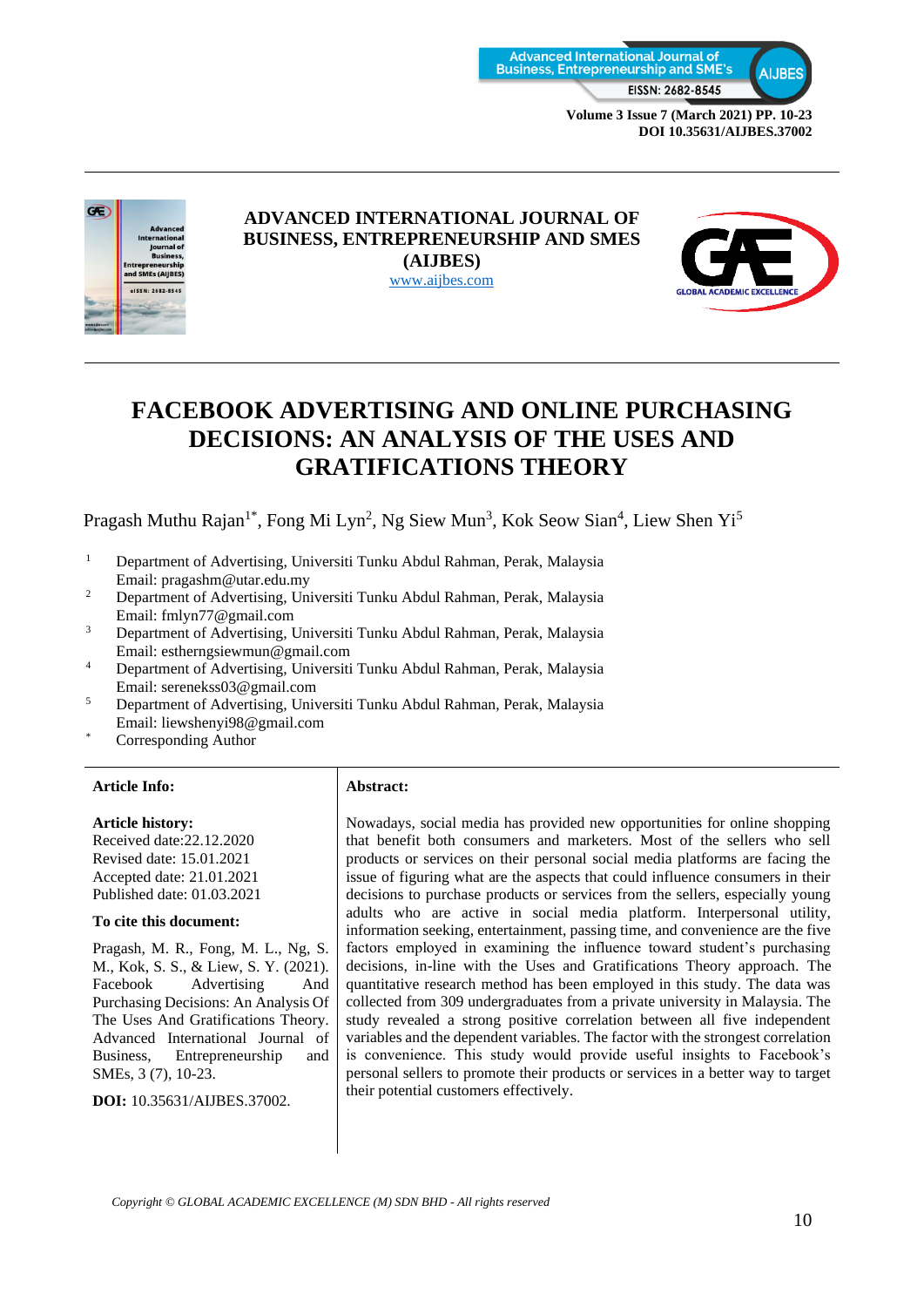

**This work is licensed under [CC BY 4.0](https://creativecommons.org/licenses/by/4.0/?ref=chooser-v1)** (cc

**Keywords:**

Social Media, Facebook Advertising, Purchasing Decisions, Undergraduates, Uses And Gratifications Theory

#### **Introduction**

The way consumers shop has altered and developed greatly in the past few decades. With today's information and modern communications technology, consumers can use a variety of social media and different websites to do their shopping (Nadeem et al., 2015, Zhang et al., 2017). This type of shopping mode is called online shopping (Pham et al., 2018). Driven by the local online shoppers, Malaysia has become one of the fastest growing online markets. According to Statista (2020), Malaysia's revenue in via online market is estimated to reach US\$4,455m in 2020. With approximate annual growth rate of 18.0%, it is projected to obtain a market volume of US\$8,635m by 2024. Nevertheless, the increase in the usage of the Internet has positively influences Malaysia's online shopping trend.

Online shopping trend among Internet users in Malaysia has developed considerably over the past two decades (Soh et al., 2020). Apart from online shopping platforms such as Lazada, Shopee, Zalora, Mudah.my, and so forth; social media sites, especially Facebook has also become another popular platform for online shopping (Kawaf & Istanbulluoglu, 2019). Many social media users started to sell products through their personal Facebook accounts. According to Lee et al. (2016), up 94% of Facebook users find and discover new products when they scroll through their account, and 62% of them will even make a purchase of that product.

University students particularly, with the age range from 18 to 30 years old show that they are more likely to purchase from Facebook as they always have a strong Internet connection wherever they are (Farah et al., 2018). The level of their digital literacy also affects their online purchasing decisions (Kumar & Govindarajo, 2015). However, studies conducted on online purchasing behaviour among university students are scarce, especially purchasing with personal sellers in Facebook. Therefore, it is important to identify the determinants of online purchasing decisions based on Facebook advertisements by personal sellers.

Uses and Gratifications Theory (UGT) is often use to understand the impact of social media on its users. Five most acknowledged gratifications applied in the past studies include interpersonal utility, information seeking, entertainment, passing time, and convenience (Buzeta et al., 2020; Kircaburun et al., 2020). Thus, these five factors will be employed as the independent variables in this study to investigate its impact on the online purchasing decision based on Facebook advertising.

Therefore, based on the discussion above, present study is aims to investigate the relationship between interpersonal utility, information seeking, entertainment, passing time, and convenience and purchasing decision based on Facebook advertising by personal sellers among university students.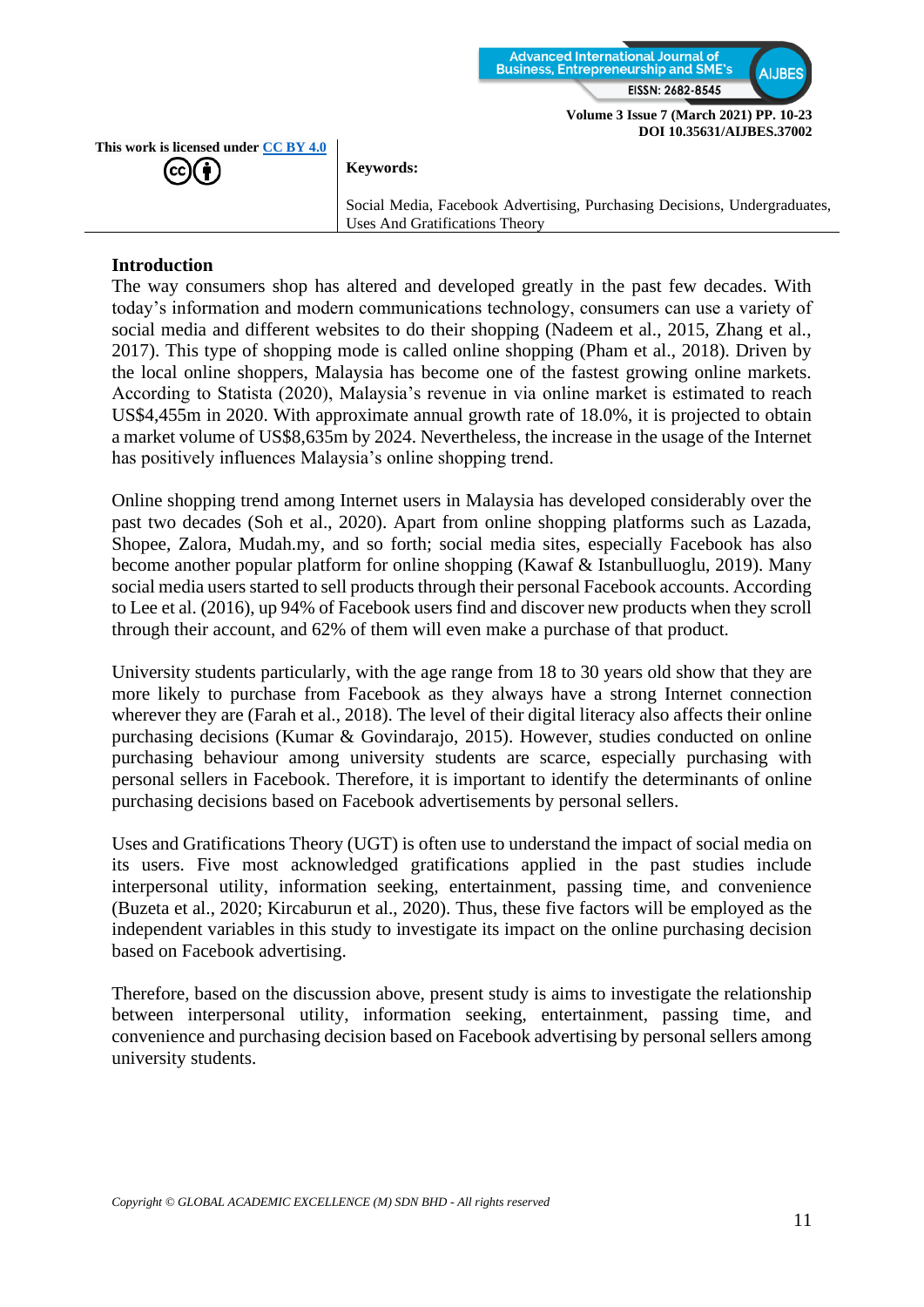

**DOI 10.35631/AIJBES.37002**

#### **Literature Review**

#### *Online Purchasing Decisions*

With the development of online business, the third most famous activity after web-surfing and email is online purchasing (Jamali et al, 2014). Online purchasing decisions can be defined as the consumers' readiness to buy products and services online (Meskaran et al., 2014). Purchasing decisions can be explained as how consumers purchase and discard ideas, experiences, goods or services as a means to meet the consumer's wants and needs (Kotler & Keller, 2011). In some cases, a problem solving activity will arise when purchasing and this will provide the consumers with a chance to resolve the challenges through stages (Agosi  $\&$ Pakdeejirakul, 2013). The purchasing decision process is made up of five phases, which are problem recognition, information search, evaluation of alternatives, purchase decision, and post purchase behaviour (Qazzafi, 2019). To better understand consumer's purchasing decisions, marketers should to carry out advertising and promotional campaigns to influence consumer buying (Haider & Shakib, 2018). This is because consumer decision serves as a powerful tool for marketers to achieve their good business (Sama, 2019). Furthermore, in the recent days, the integration of social media sites as a strategic marketing tool has delivered highly persuasive influence towards customer purchasing decisions (Zhang et al., 2016). Customers are more motivated to use social media to check on a product, the quality and the testimonials from previous buyers to help determine the trustworthiness of the product (Ahmed, 2020). Tuten and Solomon (2020) further emphasised that social media advertising plays prominent role in influencing the consumer's decision making through promotion and active interaction with the seller. Social media refers to Facebook, YouTube, Instagram, Twitter, Snapchat, WeChat, Whatsapp, Weibo (Fuchs, 2017). However, in this study, the only social media sites involve is Facebook. Therefore, any types of advertisement or promotion stuff posted by the personal sellers in their own Facebook account are considered as Facebook advertising, such as Facebook Live, Facebook Stories, videos, photos, posts, and so forth.

#### *Interpersonal Utility*

Interpersonal utility is also referred as social interaction (Whiting & Williams, 2013), is one of the factors motivate people to use social media to communicate and interact with others. Whiting and Williams (2013) further added that by interacting with people in one's social circle and update themselves with the latest issues, users tend to spend more time in social media sites, which intuitively influence their decision to purchase online based on the social media advertisements. Liani and Rina (2020) further explained the attributes of interpersonal utility in using social media include individual's intention to take part in discussion, to support others, to develop a sense of belonging, to get more point of views from others, to meet new people, and to get help from others. Personal sellers in Facebook are usually promote their product via Facebook Live, or by posting videos or photos of the product, which enables potential buyers to interact with the seller to establish a better relationship before purchasing the product offered by the seller. This is similar to the purpose of using social media. Since interpersonal utility is proven to be a factor to motivate users to spend time in social media, its ability to influence online purchasing decisions especially in Facebook remains unanswered. Hence, it is expected that:

*H1: There is a positive relationship between interpersonal utility and online purchasing decisions among university students.*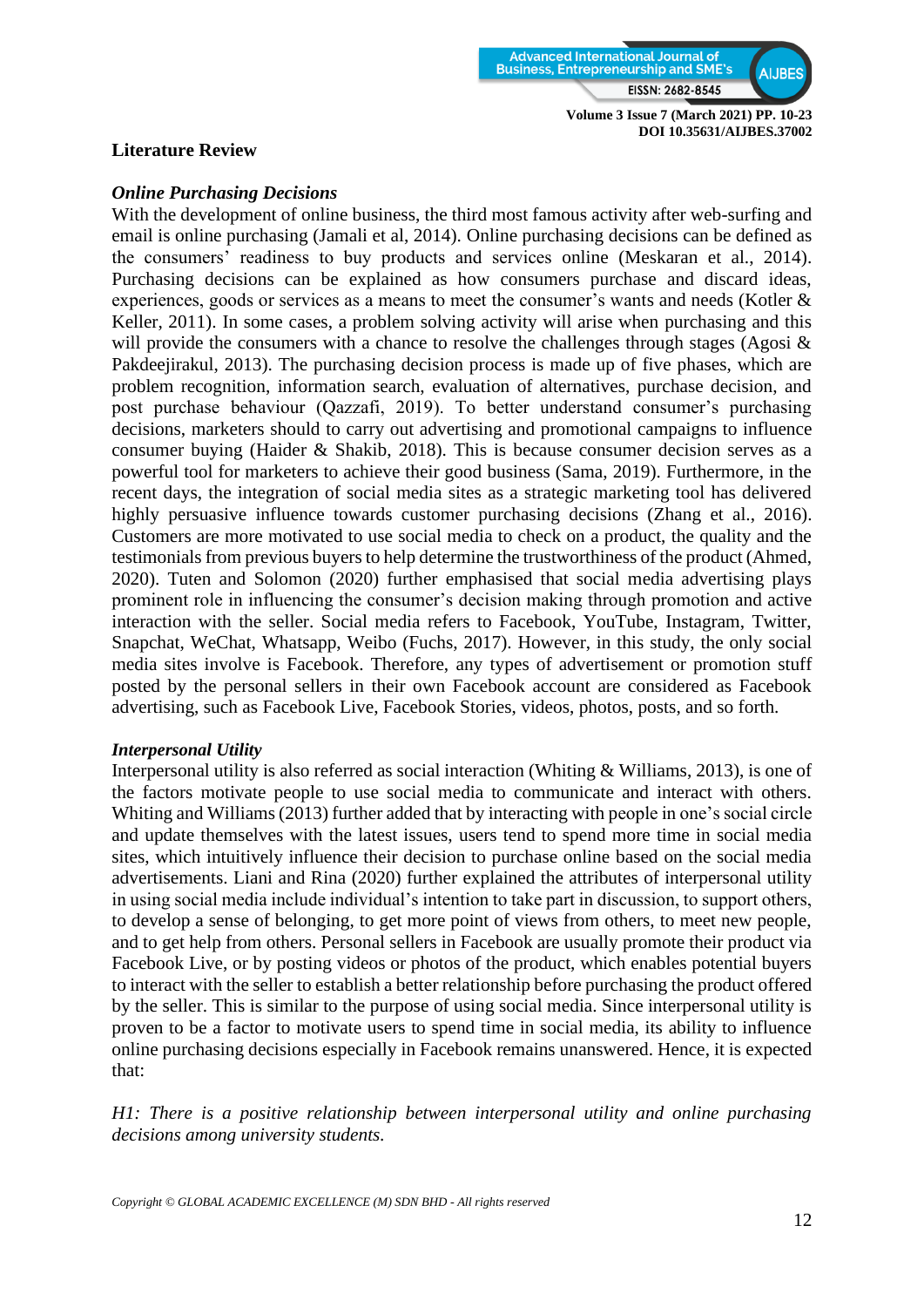

#### *Information Seeking*

Information seeking is about seek out for information or to self-educate (Whiting & Williams, 2013), which is an important purpose for the Internet users (Hur, 2017). There are few reasons why consumers seeking information online, such as information can be obtained easier, free of charge, and fast (Liani & Rina, 2020). Consumers believe that advertisements usually supply important information related to the product of service which makes them more willing to further research about the product of service (Bomariya & Singh, 2011). The degree of the information value in an advertisement in relation to the product or service will greatly influence response of consumer and determine its effectiveness (Rathy & Samy, 2015). Social media is considered as a useful tool to search for information because it is possible to reach the latest information. Furthermore, consumers who are mindful are more likely to use social media to search for the information and meant to employ it in online purchasing (Kang & Johnson, 2015). Personal sellers in Facebook always share videos and photos about the products. They also provide more detailed information through Facebook Live, which also serves as a question and answer sessions for the product promoted. This would equip the potential buyers with sufficient information before deciding whether to buy the product. Therefore, it is crucial to determine the impact of such a way of information seeking towards online purchasing decisions. Accordingly, the study proposes that:

*H2: There is a positive relationship between information seeking and online purchasing decisions among university students.*

#### *Entertainment*

Entertainment is defined as pleasurable, fun, and enjoyable (Whiting & Williams, 2013). Najmi and Ahmed (2018) observed that entertainment is an important factor which attracts the attention and engagement of customers in online purchasing. Elliott and Speck (2005) stated that a highly functional and entertainment business website will help consumer to shop easily with positive mind. It can influence visitor to stay and explore the content with enjoyable feelings which tend to increase the frequency of online purchases and loyalty. ur Rahman et al. (2018) described that consumers are motivated by two shopping motivations; utilitarian and hedonic values. Utilitarian is based on rationale while hedonic shopping is about seeking pleasure. Ulaan et al. (2016) described enjoyment as the level of satisfaction that consumers feel during online purchase; the more enjoyable the processes of purchasing, the more likely consumers will repeat-purchase. Therefore, entertainment is another important reason for consumers to purchase online. Personal sellers who promote product in Facebook often use humour to convey the message about their product, especially through Facebook Live. This could enhance potential consumers' pleasure in making online purchasing decisions. These arguments lead to the following hypothesis:

*H3: There is a positive relationship between entertainment and online purchasing decisions among university students.*

## *Passing Time*

*Copyright © GLOBAL ACADEMIC EXCELLENCE (M) SDN BHD - All rights reserved* A steady and growing majority of people are using the Internet when they are bored and also as a way to occupy time as high-speed broadband Internet connection is more easily attainable (Bednarz, 2011). Pass time is correlated to how individuals kill time with tasks or other daily regimens. Thus, individuals would rather occupy their free time by learning about or reviewing advertisements displayed on the Internet (Chen et al., 2016). This leads to consumers' pass time motivation which positively influences Internet advertising as they are spending more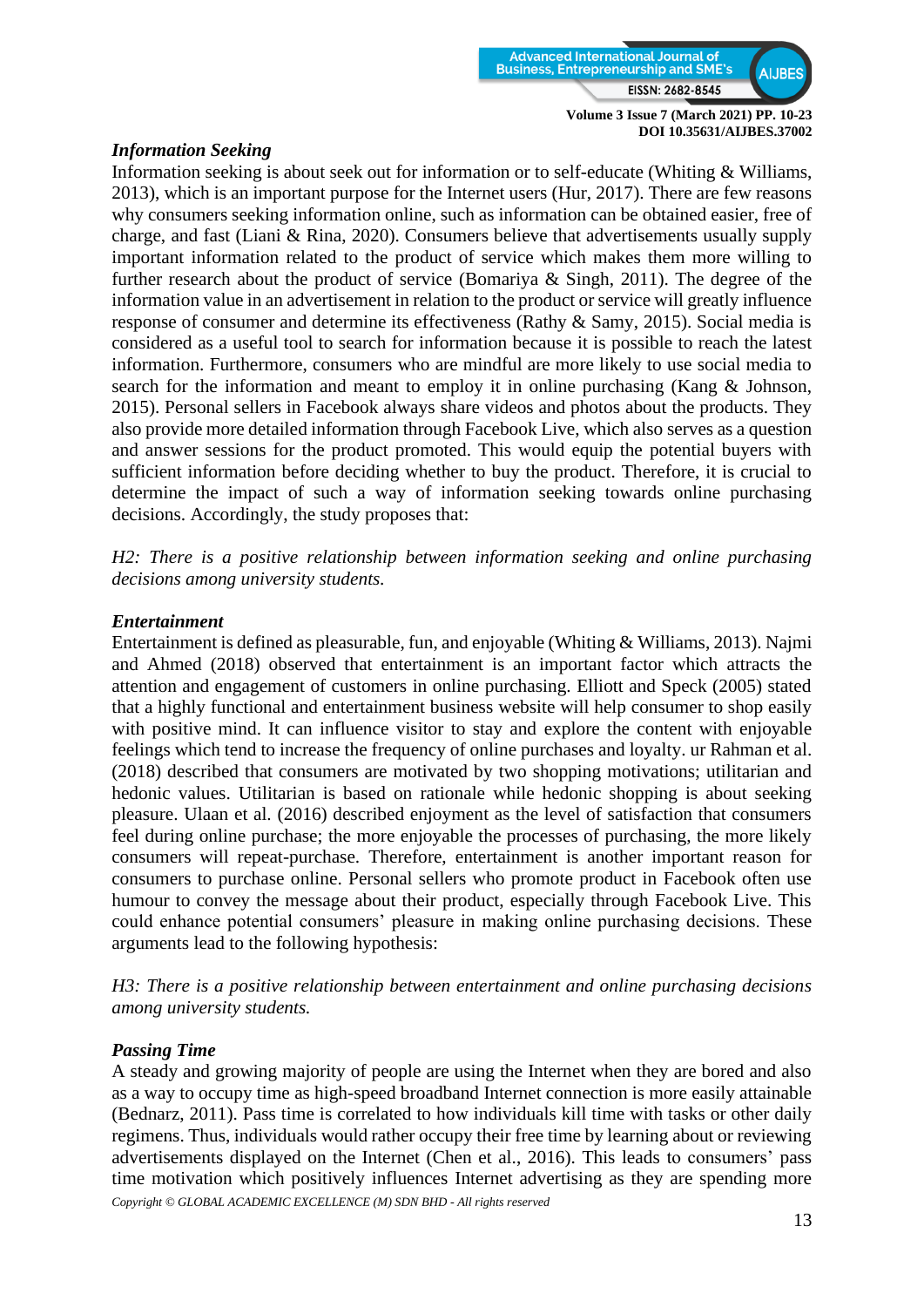

time on the Internet. Besides, Sundstrom et al. (2019) argued that, when consumers are too bored, they are easily triggered by features of online shopping like easy access and free delivery. Furthermore, smartphone, which accompanies people all the times, has also created an opportunity for consumers who feel bored to use it for leisure and to kill time, anytime and anywhere (Leung, 2020), which some people choose to perform online purchasing (Sundstrom et al., 2019). Personal sellers who promote product in Facebook often post videos and photos, as well as streaming videos via Facebook Live. All these contents provided by the Facebook personal sellers enable potential consumers to pass their time anywhere. Hence, this has become an easy way to kill boredom. Thus, the study posits that:

*H4: There is a positive relationship between passing time and online purchasing decisions among university students.*

#### *Convenience*

Convenience is the influential element that affects online shopping (Jiang et al., 2013), which regarded as the most common factor in exciting consumers to purchase online (Kawa & Maryniak, 2018). The convenience of shopping is the means to shop and purchase products regardless of time and location (Forsythe et al., 2006). Through online shopping, consumers can avoid crowd, reduce waiting time and it also requires less energy as consumer do not need to travel to the physical locations (Juniwati, 2014). Similarly, Aldousari et al. (2016) discovered that the main reason for consumers to purchase online is the convenience to compare multiple products at one platform, which doesn't requires physically travelling. In addition, Duarte et al. (2018) revealed that consumer prefer online purchasing due to the easy access to extensive and clear description of the products which enables the consumers to understand better about the product configuration and its appearance. Lastly, Almarashdeh et al. (2019) found that consumers considered the websites accessibility as the most fundamental factor in influencing online purchasing as they can sort the products by few options such as price range, relevance, popularity, seller's location, delivery time and etc. Since everyone has the access to Facebook via app, it becomes easier for potential consumers to browse for the product that they wish to purchase. Moreover, testimonials of previous or existing consumers can also be found under the comment section of the personal seller's Facebook account. This made the process of making purchasing decision becomes easier. Thus, the study posits that:

*H5: There is a positive relationship between convenience and online purchasing decisions among university students.*

#### *Underpinned Theory*

Uses and gratifications theory (UGT) is focused on audience and understand what and why consumers do with the media instead of what media do to consumer (Whiting & Williams, 2013). This theory has been widely adopted in investigating consumers' online shopping behaviour (Huang & Zhou, 2018). Uses and gratification theory has more related as a tool to understanding how people connect themselves with the media and technologies (Eginli  $\&$  Tas, 2018). Therefore, by applying UGT, this study pursues to deliver a more comprehensive understanding of why consumers use social media, especially Facebook to make online purchasing. Based on the above reviews on the literature, the research framework of the study is developed as shown in Figure 1.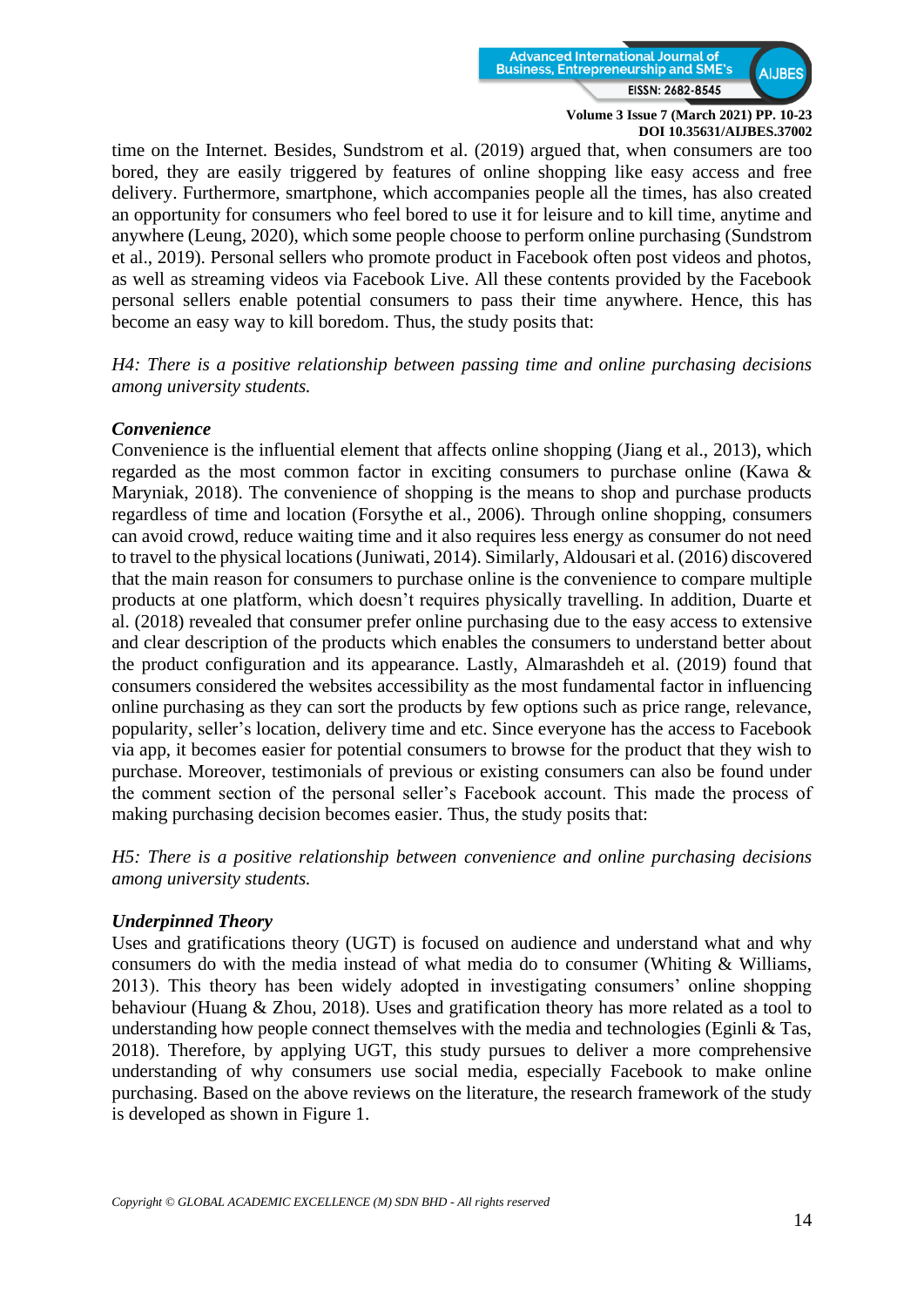

**Figure 1: Research Framework**

## **Methodology**

#### *Sample and Sample Size*

The study was carried out among undergraduates from a private university in Malaysia. Quantitative research approach was applied in this study, using questionnaire as data collection tool, and convenience sampling as sampling technique. Undergraduates from a particular faculty were recruited as respondents of this study. Based on data obtained from Department of Student Affairs, the total undergraduate population of the faculty is less than 1700, as of December 2019. Thus, as per Krejcie and Morgan's (1970) sample size guideline, it requires a sample size of 310 for a population of less than 1700 (see Table 1).

| <b>Table 1: Sample Size Table</b> |                   |  |  |  |
|-----------------------------------|-------------------|--|--|--|
| Population Size $= N$             | <b>Hypotheses</b> |  |  |  |
| 1500                              | 306               |  |  |  |
| 1600                              | 310               |  |  |  |
| 1700                              | 313               |  |  |  |

Source: Krejcie & Morgan (1970)

#### *Data Collection Procedure*

Online questionnaires were distributed to 310 respondents. Potential respondents was first approached by the researcher through Facebook Messenger and requested to share their student ID. Once the respondent's identity is confirmed as undergraduate, the online questionnaire will be shared through the Facebook Messenger. This process was stopped once the questionnaire shared with 310 respondents. The online survey method was selected because its more inexpensive compared to the cost of traditional paper-and-pencil survey (Rudestam, 2017).

## *The Instrument*

The questionnaire consisted a total of 35 questions in two sections. Section A consisted of five questions on the respondents' demographic information, while Section B consists of 30 questions combined for purchasing decision, interpersonal utility, information seeking, entertainment, passing time, and convenience (five items for each variable). The items of purchasing decision were extracted from a scale developed by Lautiainen (2015). The items of information seeking and passing time were derived from Chaturvedi et al.'s (2016) scale. Items of convenience were derived from Pham et al. (2018). Meanwhile, the items of both interpersonal utility and entertainment were based on Voorveld et al.'s (2018) scale. All the

*Copyright © GLOBAL ACADEMIC EXCELLENCE (M) SDN BHD - All rights reserved*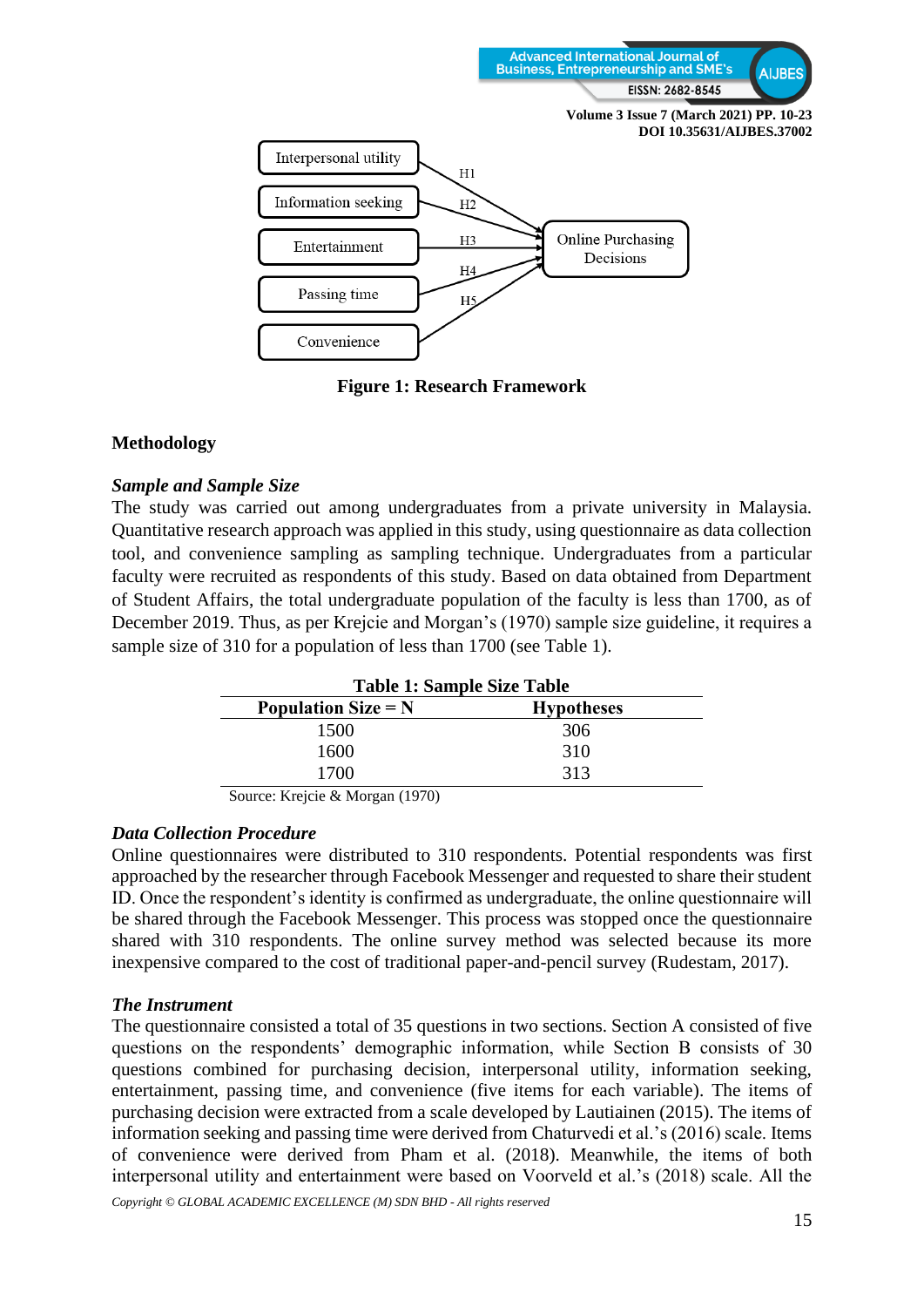

items were adopted and modified. All items in Section B were measured with a five-point Likert-type scale where 1 represents "Strongly Disagree", and 5 indicate "Strongly agree".

| Table 2: Reliability Test Results |              |                  |                 |  |  |  |  |  |
|-----------------------------------|--------------|------------------|-----------------|--|--|--|--|--|
| <b>Variables</b>                  | <b>Items</b> | Cronbach's alpha | <b>Strength</b> |  |  |  |  |  |
| Purchasing decision               |              | 0.812            | Very Good       |  |  |  |  |  |
| Interpersonal utility             |              | 0.803            | Very Good       |  |  |  |  |  |
| Information seeking               |              | 0.711            | Good            |  |  |  |  |  |
| Passing time                      |              | 0.906            | Very Good       |  |  |  |  |  |
| Entertainment                     |              | 0.898            | Very Good       |  |  |  |  |  |
| Convenience                       |              | 0.888            | Very Good       |  |  |  |  |  |

**Table 2: Reliability Test Results**

The scales reported Cronbach's alpha value. The reliability of the scale is within the acceptable range, with Cronbach's alpha value ranged from 0.711 to 0.906. Table 2 below indicates the reliability test results.

#### **Results and Analysis**

#### *Hypotheses Testing*

Pearson's correlation coefficient analysis was performed to identify the relationship between the independent variables and the dependent variable. Table 3 shows the results of the analysis.

| <b>Table 3: Pearson's correlation Result</b><br><b>Correlations</b> |                            |              |           |              |              |              |              |  |  |  |
|---------------------------------------------------------------------|----------------------------|--------------|-----------|--------------|--------------|--------------|--------------|--|--|--|
|                                                                     |                            |              |           |              |              |              |              |  |  |  |
| <b>IS</b>                                                           | <b>Pearson Correlation</b> | $\mathbf{1}$ | $.686***$ | $.675***$    | $.633***$    | $.656^{**}$  | $.718***$    |  |  |  |
|                                                                     | $Sig. (2-tailed)$          |              | .000      | .000         | .000         | .000         | .000         |  |  |  |
|                                                                     | N                          | 309          | 309       | 309          | 309          | 309          | 309          |  |  |  |
| IU                                                                  | <b>Pearson Correlation</b> | $.686^{**}$  | 1         | $.818***$    | $.739^{**}$  | $.774***$    | $.811***$    |  |  |  |
|                                                                     | $Sig. (2-tailed)$          | .000         |           | .000         | .000         | .000         | .000         |  |  |  |
|                                                                     | N                          | 309          | 309       | 309          | 309          | 309          | 309          |  |  |  |
| ET                                                                  | <b>Pearson Correlation</b> | $.675***$    | $.818***$ | $\mathbf{1}$ | $.781**$     | $.817***$    | $.809***$    |  |  |  |
|                                                                     | $Sig. (2-tailed)$          | .000         | .000      |              | .000         | .000         | .000         |  |  |  |
|                                                                     | N                          | 309          | 309       | 309          | 309          | 309          | 309          |  |  |  |
| PT                                                                  | <b>Pearson Correlation</b> | $.633**$     | $.739**$  | $.781**$     | $\mathbf{1}$ | $.749***$    | $.761**$     |  |  |  |
|                                                                     | $Sig. (2-tailed)$          | .000         | .000      | .000         |              | .000         | .000         |  |  |  |
|                                                                     | N                          | 309          | 309       | 309          | 309          | 309          | 309          |  |  |  |
| CV.                                                                 | <b>Pearson Correlation</b> | $.656^{**}$  | $.774***$ | $.817***$    | $.749**$     | $\mathbf{1}$ | $.834***$    |  |  |  |
|                                                                     | $Sig. (2-tailed)$          | .000         | .000      | .000         | .000         |              | .000         |  |  |  |
|                                                                     | N                          | 309          | 309       | 309          | 309          | 309          | 309          |  |  |  |
| PD                                                                  | <b>Pearson Correlation</b> | $.718***$    | $.811***$ | $.809**$     | $.761**$     | $.834**$     | $\mathbf{1}$ |  |  |  |
|                                                                     | $Sig. (2-tailed)$          | .000         | .000      | .000         | .000         | .000         |              |  |  |  |
|                                                                     | N                          | 309          | 309       | 309          | 309          | 309          | 309          |  |  |  |

\*\*. Correlation is significant at the 0.01 level (2-tailed).

IU = interpersonal utility, IS = information seeking,  $ET$  = entertainment,  $PT$  = passing time,  $CV$  = convenience, PD = purchasing decisions

According to the shaded coefficient values shown in Table 3, all five independent variables (interpersonal utility, information seeking, entertainment, passing time, and convenience)

*Copyright © GLOBAL ACADEMIC EXCELLENCE (M) SDN BHD - All rights reserved*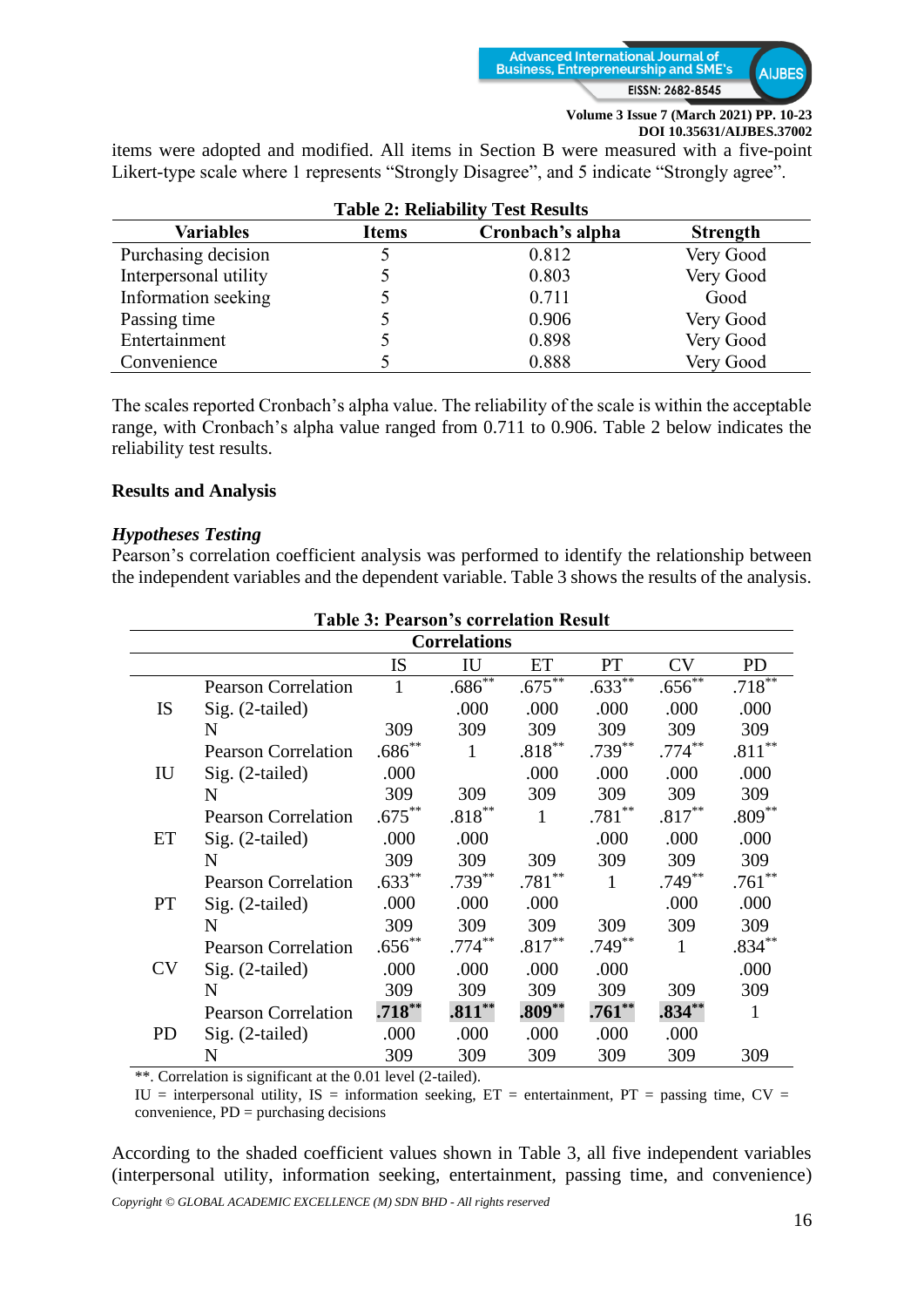

revealed positive and significant relationship toward purchasing decision. As per Schober et al. (2018) guideline of interpreting correlation coefficient, *r* value in the range of 0.70 to 0.89 is considered as strong correlation. Therefore, it can be interpreted that interpersonal utility, information seeking, entertainment, passing time, and convenience have strong positive correlation with purchasing decisions.

#### **Discussion of Hypotheses**

*H1: There is a positive relationship between interpersonal utility and online purchasing decisions among university students.*

The first hypothesis of the study is to determine the relationship between interpersonal utility and purchasing decisions based on Facebook advertising. According to the Pearson correlation result shown in Table 3, the *r* value of 0.811 (p=0.000) is indicating a strong and significant positive relationship between interpersonal utility and purchasing decisions. Moreover, interpersonal utility has the highest coefficient value than information seeking and entertainment.

Interpersonal utility can be very useful and effective if it is used correctly. The reason behind this positive relationship is that interpersonal utility can be referred as a feeling of satisfaction one gets from purchasing products or services, and the statistics of this interpersonal utility can be used as a tool by Facebook advertising. The finding is consistent with past studies by which also observed interpersonal utility as the most prominent impulse that triggers respondent's behavioural towards social media advertising (Celebi, 2015; Lee et al., 2016). Thus, the hypothesis is accepted.

#### *H2: There is a positive relationship between information seeking and online purchasing decisions among university students.*

The second hypothesis of the study is to determine the relationship between information seeking and purchasing decisions based on Facebook advertising. According to the Pearson correlation result shown in Table 3, the *r* value of 0.718 (p=0.000) is indicating a strong and significant positive relationship between information seeking and purchasing decisions.

The easier the process of seeking information, the more influential it is on the consumers' purchasing decisions. This finding is consistent with past studies which claimed that consumers are able to understand more information about a product by simply going to the sellers' profile and interacting with them directly (Bomariya & Singh, 2011), and when this process of information seeking is made easier, consumers could make their purchasing decisions even faster and with more confidence (Rathy & Samy, 2015). This is because consumers tend to seek opinions online and share it among their social media friends, just as they do offline, which strongly affects their online purchasing decisions (Bilgihan et al., 2014). Furthermore, the act of information seeking increases familiarity with the personal seller and the sense of social presence which in turn helpful to make effective online purchasing decisions (Hajli et al., 2017). Thus, the hypothesis is accepted.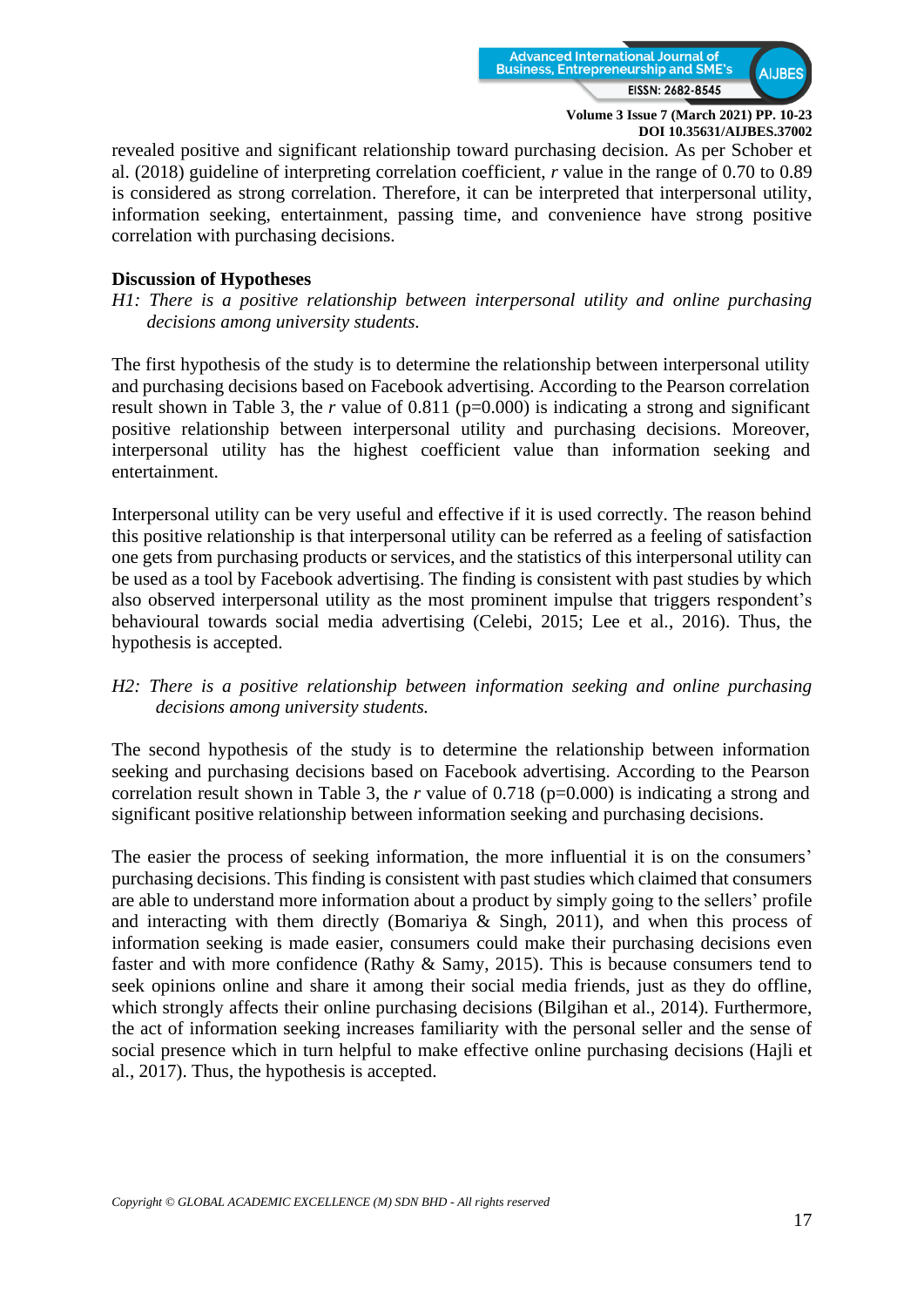

*H3: There is a positive relationship between entertainment and online purchasing decisions among university students.*

The third hypothesis of the study is to determine the relationship between entertainment and purchasing decisions based on Facebook advertising. According to the Pearson correlation result shown in Table 3, the *r* value of 0.809 (p=0.000) is indicating a strong and significant positive relationship between entertainment and purchasing decisions.

The finding is consistent with past studies which claimed that entertainment is positively associated with attitude towards purchasing decisions (Celebi, 2015; El-Ashmawy, 2014; Julianto, 2017). Abu-Ghosh et al. (2018) further highlighted that entertainment is an important variable when evaluating attitude towards Facebook advertising which able to grab the consumers' attention almost instantly. This means that entertainment is also a vital factor to enhance online purchasing decisions among consumers. Thus, the hypothesis is accepted.

#### *H4: There is a positive relationship between passing time and online purchasing decisions among university students.*

The fourth hypothesis of the study is to determine the relationship between passing time and purchasing decision based on Facebook advertising. According to the Pearson correlation result shown in Table 3, the  $r$  value of 0.761 ( $p=0.000$ ) is indicating a strong and significant positive relationship between passing time and purchasing decisions.

In general, when the need to pass time is strong, it means consumers spend more time on the internet due to boredom (Bednarz, 2011). Consumers' pass time motivation has a positive influence on Facebook advertising because they are spending more time on the internet. As they spend more time on the internet to pass time, there will be a higher chance of them digging through the advertisement and gain more understanding of the advertising as well. The finding is consistent with past studies which claimed that passing time is positively associated with attitude towards purchasing decisions (Chen et al., 2016; Leung, 2020; Sundstrom et al., 2019). Consumers are easily triggered by features of online shopping, hence, online shopping becomes an easy way to kill boredom. Thus, the hypothesis is accepted.

## *H5: There is a positive relationship between convenience and online purchasing decisions among university students.*

The final hypothesis of the study is to determine the relationship between convenience and purchasing decisions based on Facebook advertising. According to the Pearson correlation result shown in Table 3, the  $r$  value of 0.834 ( $p=0.000$ ) is indicating a strong and significant positive relationship between convenience and purchasing decisions. It is important to note that convenience and purchasing decisions scored the highest Pearson correlation value compared to the rest of the independent variables. This indicates that convenience is the most influential factor of purchasing decisions based on Facebook advertising among the respondents.

There is a favourable relationship between convenience and consumer purchasing decisions. Solely due to the benefits such as shorter waiting time, no physical travelling and able to avoid crowds and queues; a lot of consumer has slowly adapted to shopping on Facebook (Forsythe, et al, 2006). Furthermore, according to Juniwati (2014), as Facebook offers wide variety of products from different stores, only relevant products that the specific consumer is interested in are shown to them, allowing them to quickly proceed to the specific online store to shop,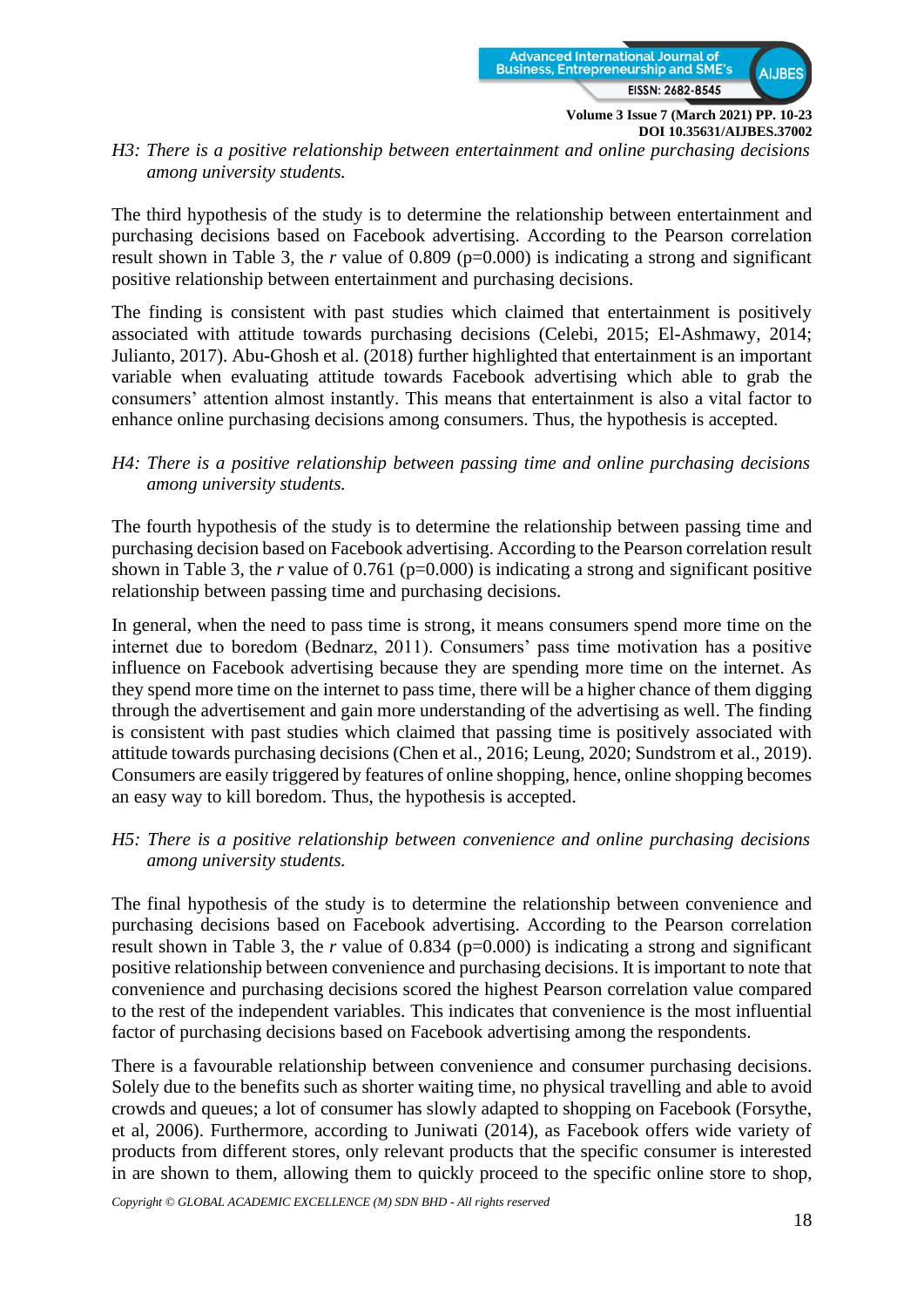

gather information and make purchase. Therefore, there is no doubt that positive relationship between convenience and consumer purchasing decision has the highest Pearson correlation.

The finding is consistent with past studies which claimed that convenience is positively associated with attitude towards purchasing decisions (Aldousari et al., 2016; Almarashdeh et al., 2019; Duarte et al., 2018). Hence, the hypothesis is accepted.

#### **Conclusion**

The main objective of this study was to identify the relationship between interpersonal utility, information seeking, entertainment, passing time, and convenience (independent variables) and the online purchasing decisions (dependent variable) based on Facebook advertising. It was found that all five independent variables have a strong positive relationship with online purchasing decisions. It is important to highlight that convenience has the highest Pearson correlation towards purchasing decisions based on Facebook advertising.

This study discovered that interpersonal utility, information seeking, entertainment, passing time, and convenience are strongly influence university students' online purchasing decisions based on Facebook advertising posted by personal sellers. Therefore, Facebook personal sellers should pay more attention on these five factors to further improve the visibility of their Facebook business and to increase their sales growth among university students.

#### **Recommendation**

Future researchers are suggested to involve respondents from other faculties as students from one faculty do not represent the whole population of the university. Furthermore, the factors influencing students' online purchasing decision may be different with each faculty. Since the present study unable to recruit equal number of respondents from all three main ethnics in Malaysia, it is recommended for future researchers to consider involve respondents from other ethnics in equal numbers. By doing so, the effect of the independent variables toward the online purchasing decision could be analyse whether the influencing factors can be different on students from different races. Last but not least, future studies should also investigate other social media along with Facebook.

## **References**

- Abu-Ghosh, D. H., Al-Dmour, H., Alalwan, A. A., & Al-Dmour, R. H. (2018). Factors affecting Jordanian consumers' attitudes towards Facebook advertising: Case study of tourism. In *Emerging Markets from a Multidisciplinary Perspective* (pp. 285-302). Springer, Cham. [http://dx.doi.org/10.1007/978-3-319-75013-2\\_22](http://dx.doi.org/10.1007/978-3-319-75013-2_22)
- Agosi, M., & Pakdeejirakul, W. (2013). *Consumer selection and decision-making process*. (Master thesis, Mälardalen University, Sweden). Retrieved from [http://www.diva](http://www.diva-portal.org/smash/get/diva2:684213/FULLTEXT01.pdf)[portal.org/smash/get/diva2:684213/FULLTEXT01.pdf](http://www.diva-portal.org/smash/get/diva2:684213/FULLTEXT01.pdf)
- Ahmed, K. M. (2020). Effect of design elements for social media ads on consumer's purchasing decision. *Global Media Journal*, *18*(34), 1-12.
- Aldousari, A.A., Delafrooz, N., Ab Yajid, M.S. & Ahmed, Z.U. (2016). Determinants of consumers' attitudes toward online shopping". *Journal of Transnational Management, 21*(4), 183-199.<https://doi.org/10.1080/15475778.2016.1226658>
- Almarashdeh, I., Jaradat, G., Abuhamdah, A., Alsmadi, M., Alazzam, M. B., Alkhasawneh, R., & Awawdeh, I. (2019). The difference between shopping online using mobile apps and website shopping: A case study of service convenience. *International Journal of Computer Information Systems and Industrial Management Applications*, *11*, 151-160.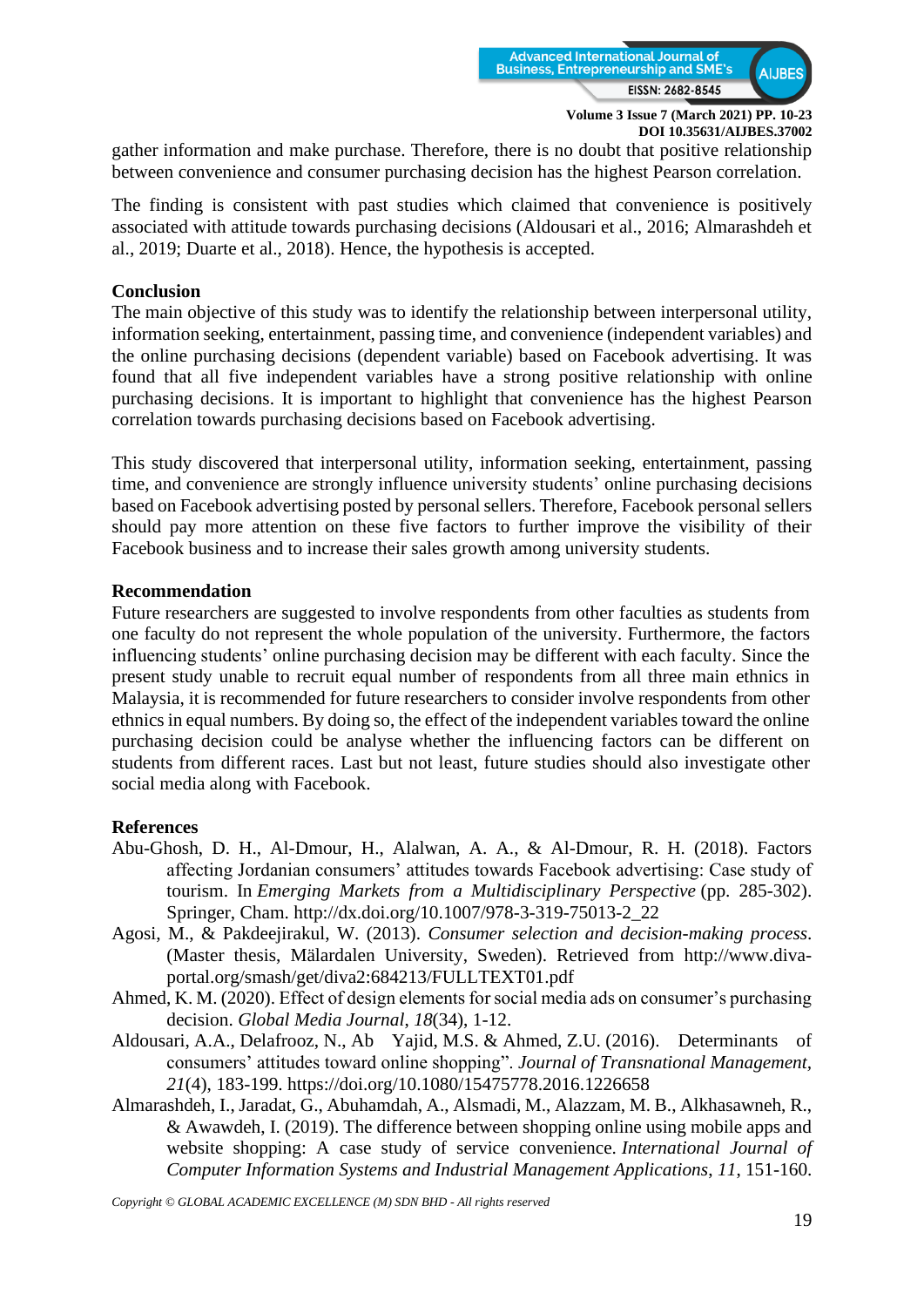

- Bamoriya, H., & Singh, R. (2011). Attitude towards advertising and information seeking behavior–A structural equation modeling approach. *European Journal of Business and Management*, *3*(3).
- Bednarz, A. (2011). Why are you online? Just passing time: Using the Internet out of boredom? Not unusual. In fact, it's a common diversion these days. *NetworkWorld*. Retrieved April, 29, 2014 from [http://www.networkworld.com/community/blog/why-are-you](http://www.networkworld.com/community/blog/why-are-you-online-just-passing-time)[online-just-passing-time](http://www.networkworld.com/community/blog/why-are-you-online-just-passing-time)
- Bilgihan, A., Peng, C., & Kandampully, J. (2014). Generation Y's dining information seeking and sharing behavior on social networking sites. *International Journal of Contemporary Hospitality Management, 26*(3), 349-366. <https://doi.org/10.1108/IJCHM-11-2012-0220>
- Buzeta, C., De Pelsmacker, P., & Dens, N. (2020). Motivations to use different social media types and their impact on consumers' online brand-related activities (COBRAs). *Journal of Interactive Marketing*, *52*, 79-98. <https://doi.org/10.1016/j.intmar.2020.04.004>
- Celebi, S. I. (2015). How do motives affect attitudes and behaviors toward internet advertising and Facebook advertising?. *Computers in Human Behavior*, *51*, 312-324. <https://doi.org/10.1016/j.chb.2015.05.011>
- Chaturvedi, S., Gupta, S., & Singh Hada, D. (2016). Perceived risk, trust and information seeking behavior as antecedents of online apparel buying behavior in India: An exploratory study in context of Rajasthan. *International Review of Management and Marketing*, *6*(4), 935-943.<http://dx.doi.org/10.2139/ssrn.3204971>
- Chen, J. V., Su, B. C., & Widjaja, A. E. (2016). Facebook C2C social commerce: A study of online impulse buying. *Decision Support Systems*, *83*, 57-69. <https://doi.org/10.1016/j.dss.2015.12.008>
- Eginli, A. T., & Tas, N. O. (2018). Interpersonal communication in social networking sites: An investigation in the framework of uses and gratification theory. *Online Journal of Communication and Media Technologies*, *8*(2), 81-104.
- Elliott, M. T., & Speck, P. S. (2005). Factors that affect attitude toward a retail web site. *Journal of Marketing Theory and Practice*, *13*(1), 40-51. <https://doi.org/10.1080/10696679.2005.11658537>
- El-Ashmawy, M., & El Sahn, F. (2014). Measuring university student's attitude towards Facebook advertising. *The Macrotheme Review*, *3*(9), 40-55.
- Farah, G. A., Ahmad, M., Muqarrab, H., Turi, J. A., & Bashir, S. (2018). Online shopping behavior among university students: Case study of Must University. *Advances in Social Sciences Research Journal, 5*(4) 228-242.<https://doi.org/10.14738/assrj.54.4429>
- Forsythe, S., Liu, C., Shannon, D., & Gardner, L. C. (2006). Development of a scale to measure the perceived benefits and risks of online shopping. *Journal of Interactive Marketing*, *20*(2), 55-75.<https://doi.org/10.1002/dir.20061>
- Fuchs, C. (2017). *Social media: A critical introduction*. London: Sage.
- Haider, T., & Shakib, S. (2018). A study on the influences of advertisement on consumer buying behavior. *Business Studies Journal, 9*(1).
- Hajli, N., Sims, J., Zadeh, A. H., & Richard, M. O. (2017). A social commerce investigation of the role of trust in a social networking site on purchase intentions. *Journal of Business Research*, *71*, 133-141.<https://doi.org/10.1016/j.jbusres.2016.10.004>
- Huang, J., & Zhou, L. (2018). Timing of web personalization in mobile shopping: A perspective from Uses and Gratifications Theory. *Computers in Human Behavior*, *88*, 103-113.<https://doi.org/10.1016/j.chb.2018.06.035>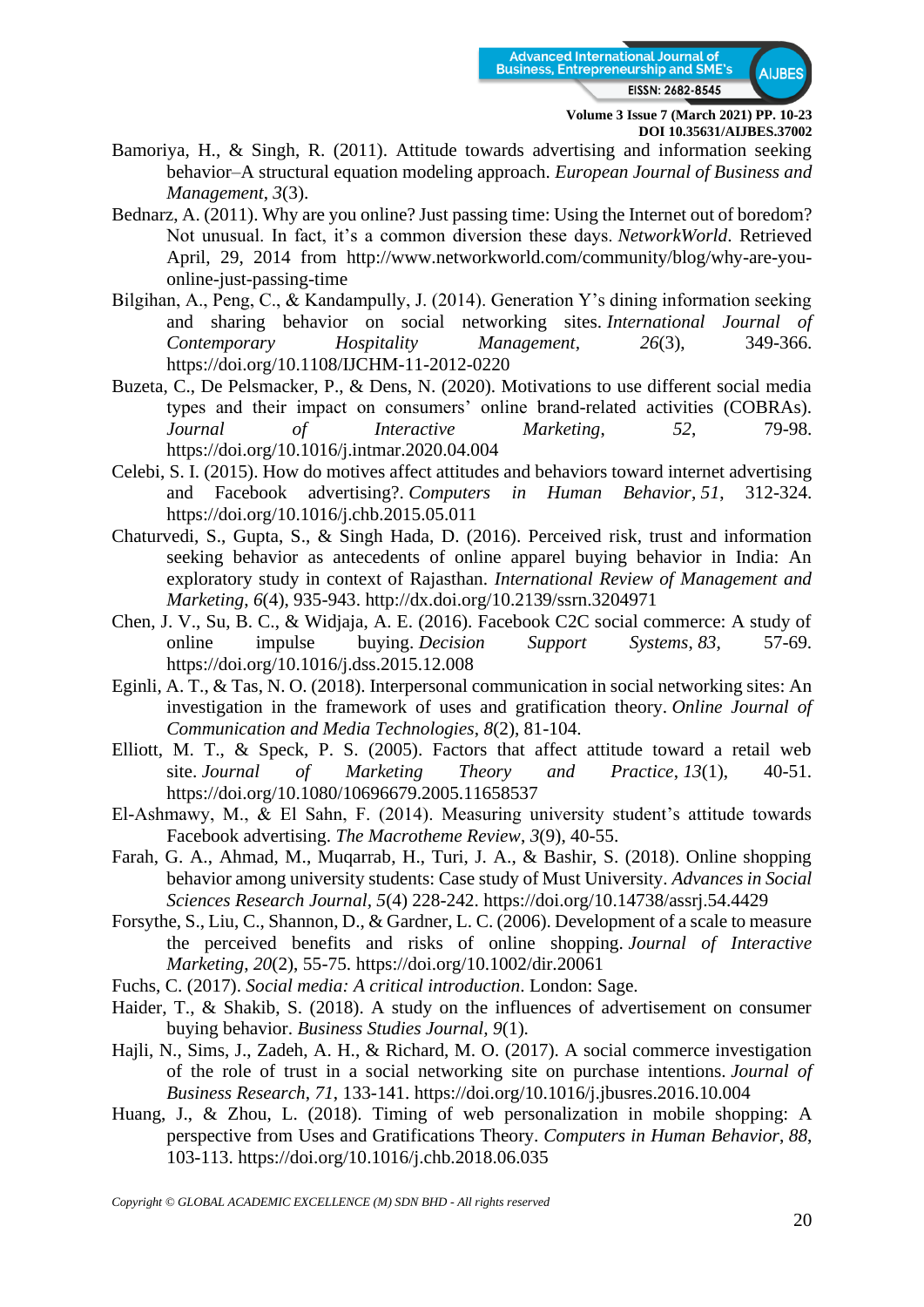

Hur, K., Kim, T. T., Karatepe, O. M., & Lee, G. (2017). An exploration of the factors influencing social media continuance usage and information sharing intentions among Korean travellers. *Tourism Management*, *63*, 170-178.

<https://doi.org/10.1016/j.tourman.2017.06.013>

- Jamali, S. K., Samadi, B., & Marthandan, G. (2014). Prioritizing electronic commerce technologies in Iranian family SMEs. *Interdisciplinary Journal of Contemporary Research in Business*, *6*(2), 148-180.
- Jiang, L. A., Yang, Z., & Jun, M. (2013). Measuring consumer perceptions of online shopping convenience. *Journal of Service Management, 24(2),* 191-214.
- <https://doi.org/10.1108/09564231311323962>
- Julianto, R. B. (2017). *The influence of Facebook advertising on purchase intention* [Doctoral dissertation, President University].
- <http://repository.president.ac.id/xmlui/handle/123456789/1632>
- Juniwati, J. (2014). Influence of perceived usefulness, ease of use, risk on attitude and intention to shop online. *European Journal of Business and Management*, *6*(27), 218-229.
- Kang, J. Y. M., & Johnson, K. K. (2015). F-Commerce platform for apparel online social shopping: Testing a Mowen's 3M model. *International Journal of Information Management*, *35*(6), 691-701.<https://doi.org/10.1016/j.ijinfomgt.2015.07.004>
- Karimi, L., Khodabandelou, R., Ehsani, M., & Ahmad, M. (2014). Applying the Uses and Gratifications Theory to Compare Higher Education Students' Motivation for Using Social Networking Sites: Experiences from Iran, Malaysia, United Kingdom, and South Africa. *Contemporary educational technology*, *5*(1), 53-72.
- Kawa, A., & Maryniak, A. (2018). "Lean and agile supply chains of e-commerce in terms of customer value creation", in Sieminski, A., Kozierkiewicz, A., Nunez, M. and Ha, Q. (Eds), *Modern Approaches for Intelligent Information and Database Systems, Studies in Computational Intelligence, 769*, Springer, Cham, pp. 317-327.
- Kawaf, F., & Istanbulluoglu, D. (2019). Online fashion shopping paradox: The role of customer reviews and Facebook marketing. *Journal of Retailing and Consumer Services*, *48*, 144- 153.<https://doi.org/10.1016/j.jretconser.2019.02.017>
- Kircaburun, K., Alhabash, S., Tosuntaş, Ş. B., & Griffiths, M. D. (2020). Uses and gratifications of problematic social media use among university students: A simultaneous examination of the Big Five of personality traits, social media platforms, and social media use motives. *International Journal of Mental Health and Addiction*, *18*(3), 525-547.<https://doi.org/10.1007/s11469-018-9940-6>
- Kotler, P., & Keller, K. (2011). *Marketing management* (14th ed.)*.* New Jersey: Prentice Hall.
- Krejcie, R. V., & Morgan, D. W. (1970). Determining sample size for research activities. *Educational and Psychological Measurement*, *30*(3), 607-610.
- Kumar, D., & Govindarajo, N. S. (2015). Malaysian consumer research: Does computer literacy affirmative towards e-commerce activities?. *Journal of Economics and Behavioral Studies*, *7*(1 (J)), 50-63. [https://doi.org/10.22610/jebs.v7i1\(J\).562](https://doi.org/10.22610/jebs.v7i1(J).562)
- Lautiainen, T. (2015). Factors affecting consumers' buying decision in the selection of a coffee brand [Bachelor Thesis, Saimaa University of Applied Sciences]. <http://urn.fi/URN:NBN:fi:amk-2015052710823>
- Lee, S. Y., Hansen, S. S., & Lee, J. K. (2016). What makes us click "like" on Facebook? Examining psychological, technological, and motivational factors on virtual endorsement. *Computer Communications*, *73*, 332-341. <https://doi.org/10.1016/j.comcom.2015.08.002>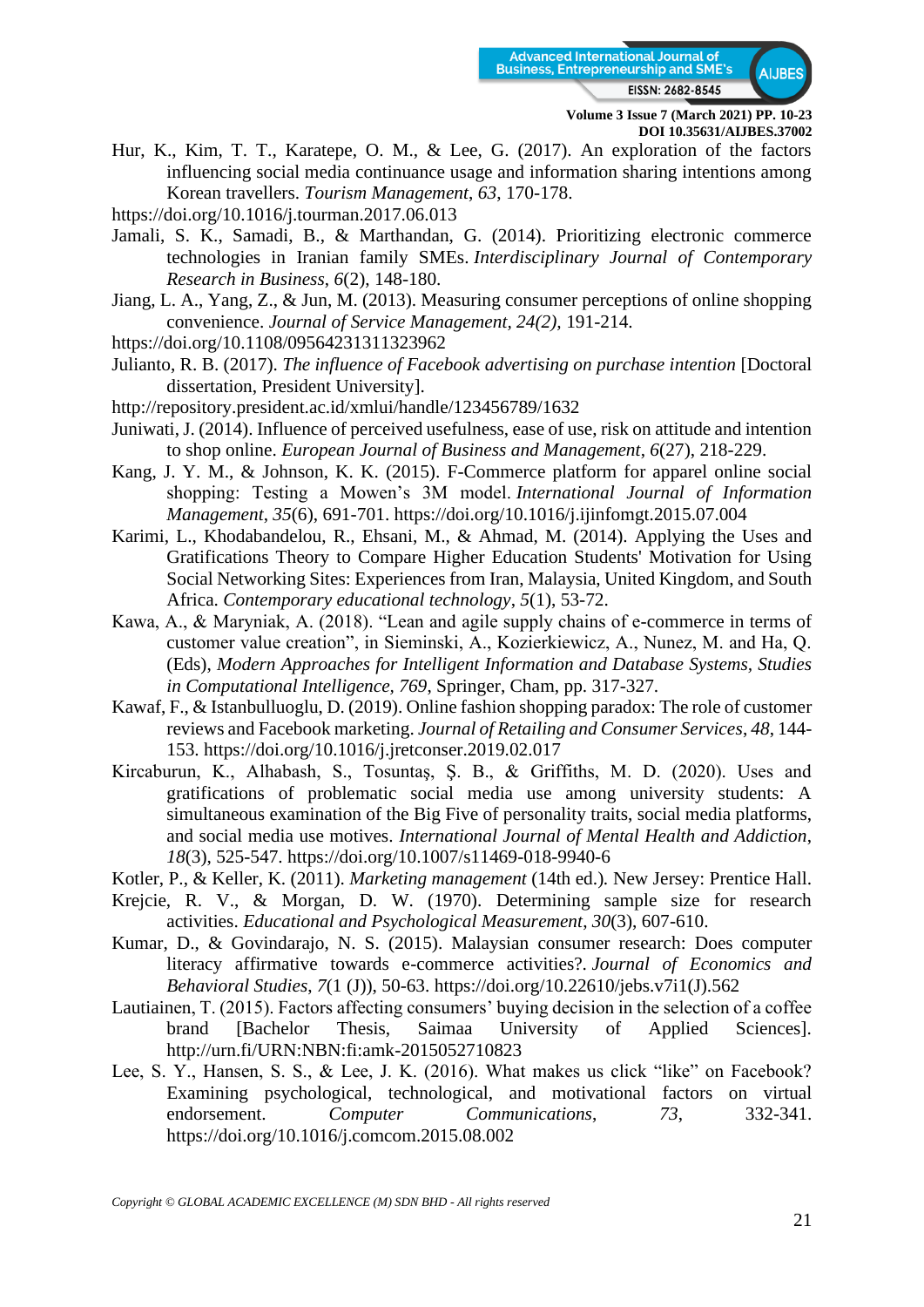

- Leung, L. (2020). Exploring the relationship between smartphone activities, flow experience, and boredom in free time. *Computers in Human Behavior*, *103*, 130-139. <https://doi.org/10.1016/j.chb.2019.09.030>
- Liani, D. N., & Rina, N. (2020). Motif penggunaan media sosial twitter (studi deskriptif kuantitatif pada pengikut akun Twitter@ EXOind). *Cakrawala-Jurnal Humaniora*, *20*(1), 63-71.<https://doi.org/10.31294/jc.v20i1.7747>
- Meskaran, F., Shanmugamm, B., & Ismail, Z. (2014). Factors affecting on security perception in online purchase intention. *Advanced Science Letters*, *20*(10-11), 2004-2008.
- Nadeem, W., Andreini, D., Salo, J., & Laukkanen, T. (2015). Engaging consumers online through websites and social media: A gender study of Italian Generation Y clothing consumers. *International Journal of Information Management*, *35*(4), 432-442.
- <https://doi.org/10.1016/j.ijinfomgt.2015.04.008>
- Najmi, A., & Ahmed, W. (2018). Assessing channel quality to measure customers' outcome in online purchasing. *International Journal of Electronic Customer Relationship Management*, *11*(2), 179-201.<https://doi.org/10.1504/IJECRM.2018.090210>
- Pham, Q. T., Tran, X. P., Misra, S., Maskeliūnas, R., & Damaševičius, R. (2018). Relationship between convenience, perceived value, and repurchase intention in online shopping in Vietnam. *Sustainability*, *10*(1), 156.<https://doi.org/10.3390/su10010156>
- Qazzafi, S. (2019). Consumer buying decision process toward products. *International Journal of Scientific Research and Engineering Development, 2 (5)*, 130-134.
- Rathy, C., & Samy, P. A. (2015). Advertising: Product information and consumer manipulation factors influenced Malaysian consumers buying attitude. *International Journal of Business, Economics and Law*, *8*(2), 1-8.
- Rudestam, K. E., & Newton, R. R. (2014). *Surviving your dissertation: A comprehensive guide to content and process*. California: Sage Publications.
- Sama, R. (2019). Impact of media advertisements on consumer behaviour. *Journal of Creative Communications*, *14*(1), 54-68.<https://doi.org/10.1177/0973258618822624>
- Schober, P., Boer, C., & Schwarte, L. A. (2018). Correlation coefficients: Appropriate use and interpretation. *Anesthesia* & *Analgesia*, *126*(5), 1763-1768. <https://doi.org/10.1213/ANE.0000000000002864>
- Soh, P. Y., Heng, H. B., Selvachandran, G., Chau, H. T. M., Abdel-Baset, M., Manogaran, G., & Varatharajan, R. (2020). Perception, acceptance and willingness of older adults in Malaysia towards online shopping: A study using the UTAUT and IRT models. *Journal of Ambient Intelligence and Humanized Computing*, 1-13. <https://doi.org/10.1007/s12652-020-01718-4>
- Statista (2020). eCommerce Malaysia. *Statista*. Retrieved October 15, 2020 from <https://www.statista.com/outlook/243/122/ecommerce/malaysia#market-revenue>
- Sundström, M., Hjelm-Lidholm, S., & Radon, A. (2019). Clicking the boredom away Exploring impulse fashion buying behavior online. *Journal of Retailing and Consumer Services*, *47*, 150-156.<https://doi.org/10.1016/j.jretconser.2018.11.006>
- Tuten, T. L., & Solomon, M. R. (2017). *Social media marketing*. Sage.
- ur Rahman, S., Khan, M. A., & Iqbal, N. (2018). Motivations and barriers to purchasing online: Understanding consumer responses. *South Asian Journal of Business Studies*, 7(1), 111- 128.<https://doi.org/10.1108/SAJBS-11-2016-0088>
- Ulaan, R. V., Pangemanan, S. S., & Lambey, L. (2016). The effect of perceived enjoyment on intention to shop online (The Study Of Faculty Of Economics And Business Sam Ratulangi University Manado). *Jurnal EMBA: Jurnal Riset Ekonomi, Manajemen, Bisnis dan Akuntansi*, *4*(1), 1137-1145<https://doi.org/10.35794/emba.v4i1.11871>